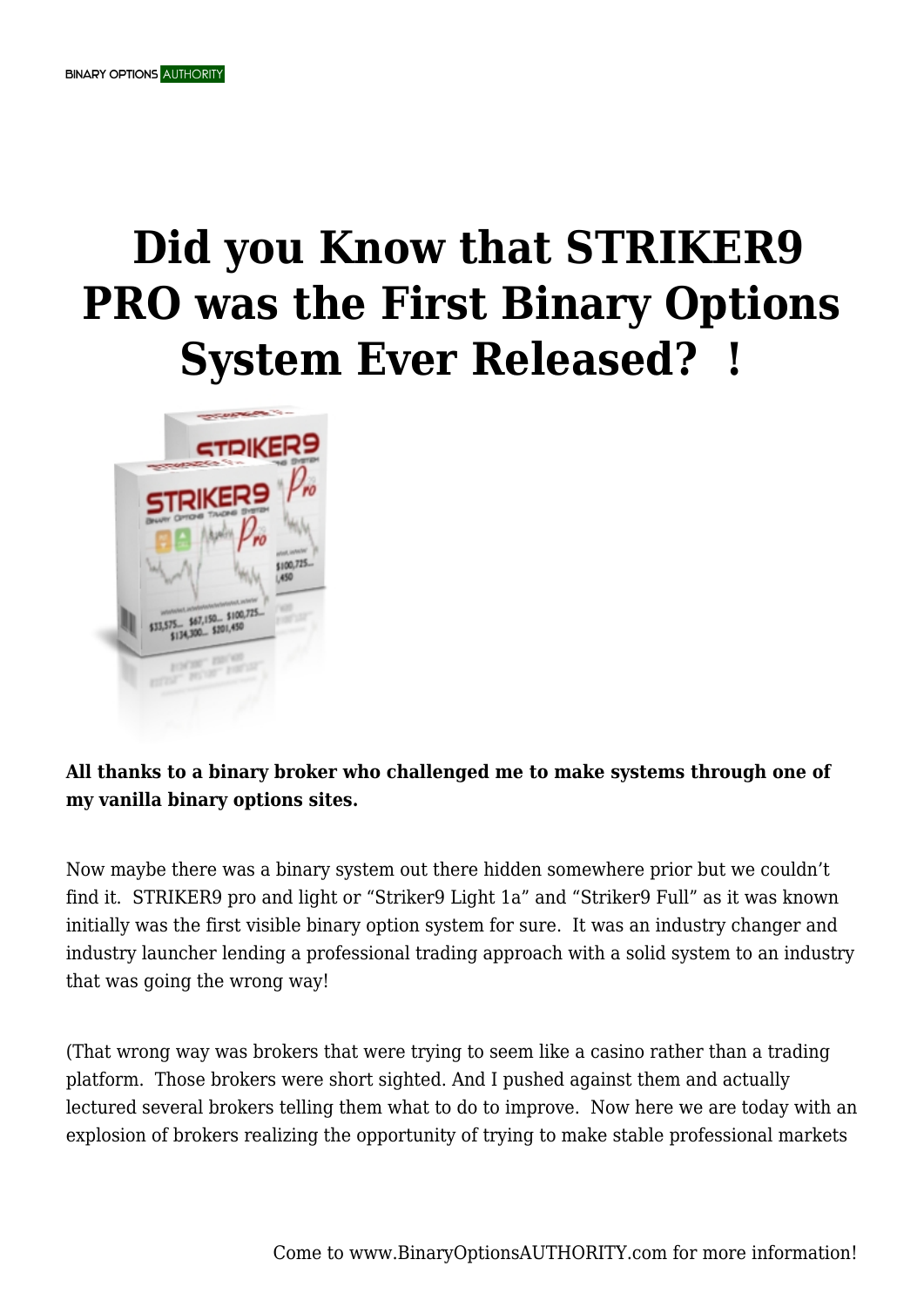(like we have in the USA)).

Back to STRIKER9 – Not only was it the first it was one the best and still is! Why? Because I reached into the vault, my treasure chest of systems and coughed up a system that is very very good.

And to this day the STRIKER9 PRO system keeps doing its thing over and over and over and over…

So why aren't you trading this system yet ?? You know stocks at binary options brokers are making a come back. (brokers went mostly FX for a while but now stocks are having great payout offerings at many major brokers.) I would also venture to say, as we had feedback from one binary broker at the time that, the reason why stock binary options were being hidden or given limited offerings was BECAUSE so many students were CRUSHING IT with STRIKER9 Pro. And if your broker only gives limited payouts and limited offerings on stock – dump them – there are plenty of brokers out there that do.

And did you know that in many ways trading binary options on stocks are easier? Oh yes they can be – stocks can have a serious edge if you didn't know by now. But now you do.

One more thing, as systems have become faster and faster with shorter and shorter expiration times many have discovered they can trade a system much better that's a little more spread out. [STRIKER9](https://binaryoptionsauthority.com/binary-option-systems/striker9-pro-stock-binary-options-system/) hits that perfectly trading hour binaries. Of course you can trade any expiration that suits you but… maybe a pace that STRIKER9 delivers is good for you.

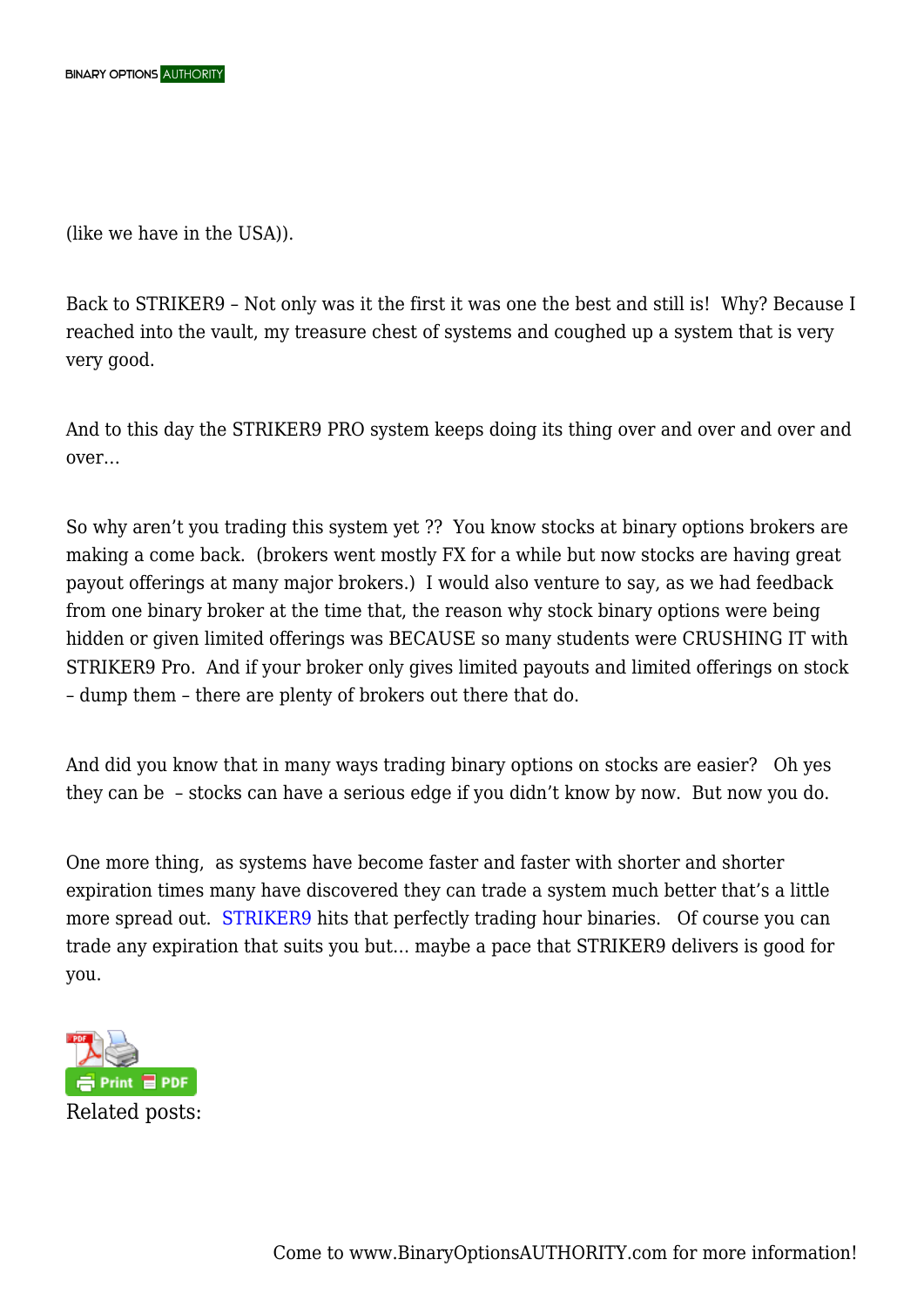



Getting Ready for BOA2.0 Launch - BB24 is Born!



Can I Make \$500 a Day from Binary Options?



Come to www.BinaryOptionsAUTHORITY.com for more information!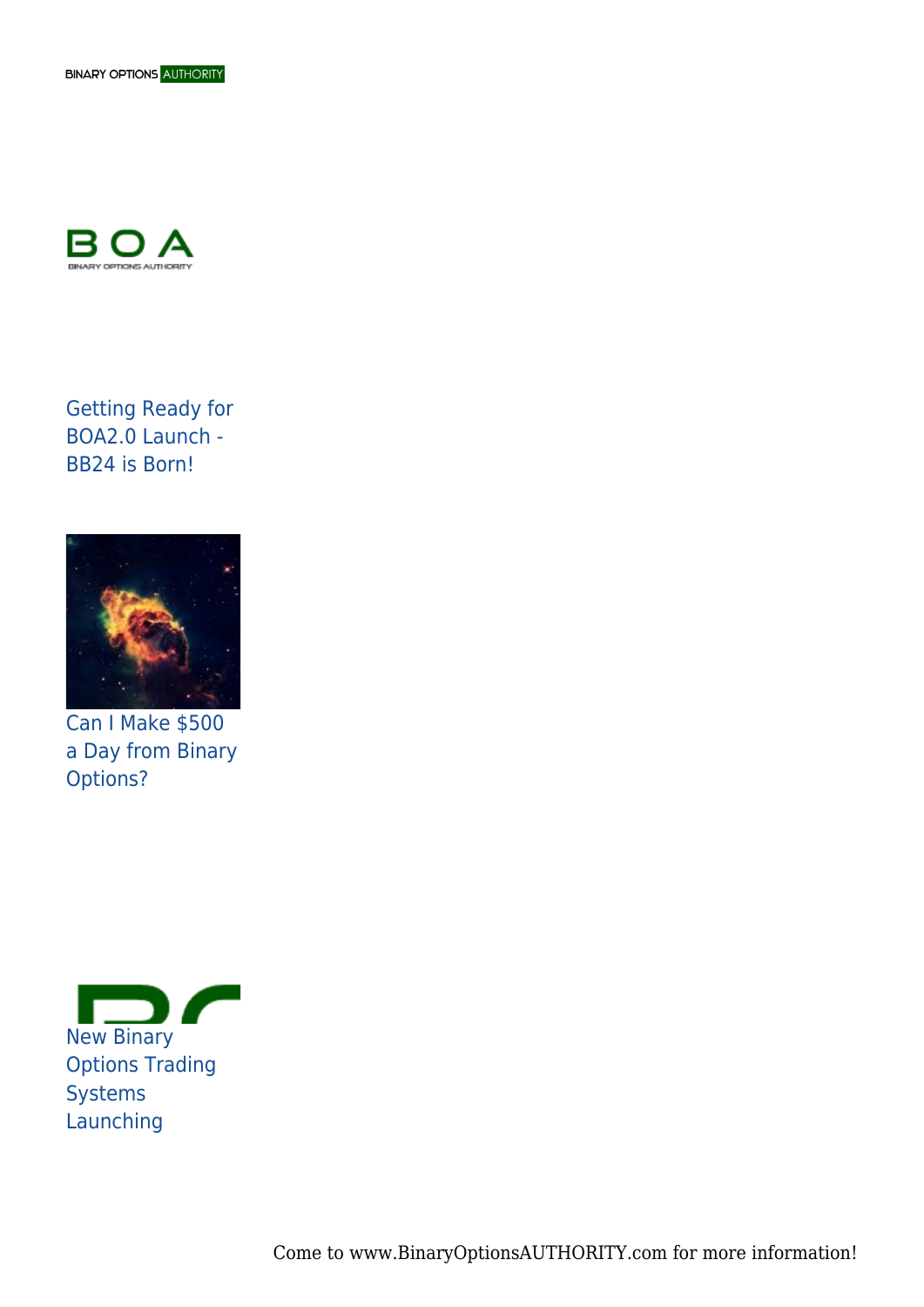

Is the Opportunity at NADEX Too Good? Sometimes When Things Are Too Good Many Tend to Ignore or Put ...



e graph illustrates the Option's current<br>: its value for most of the previous hou Which Binary Options Broker?

Come to www.BinaryOptionsAUTHORITY.com for more information!